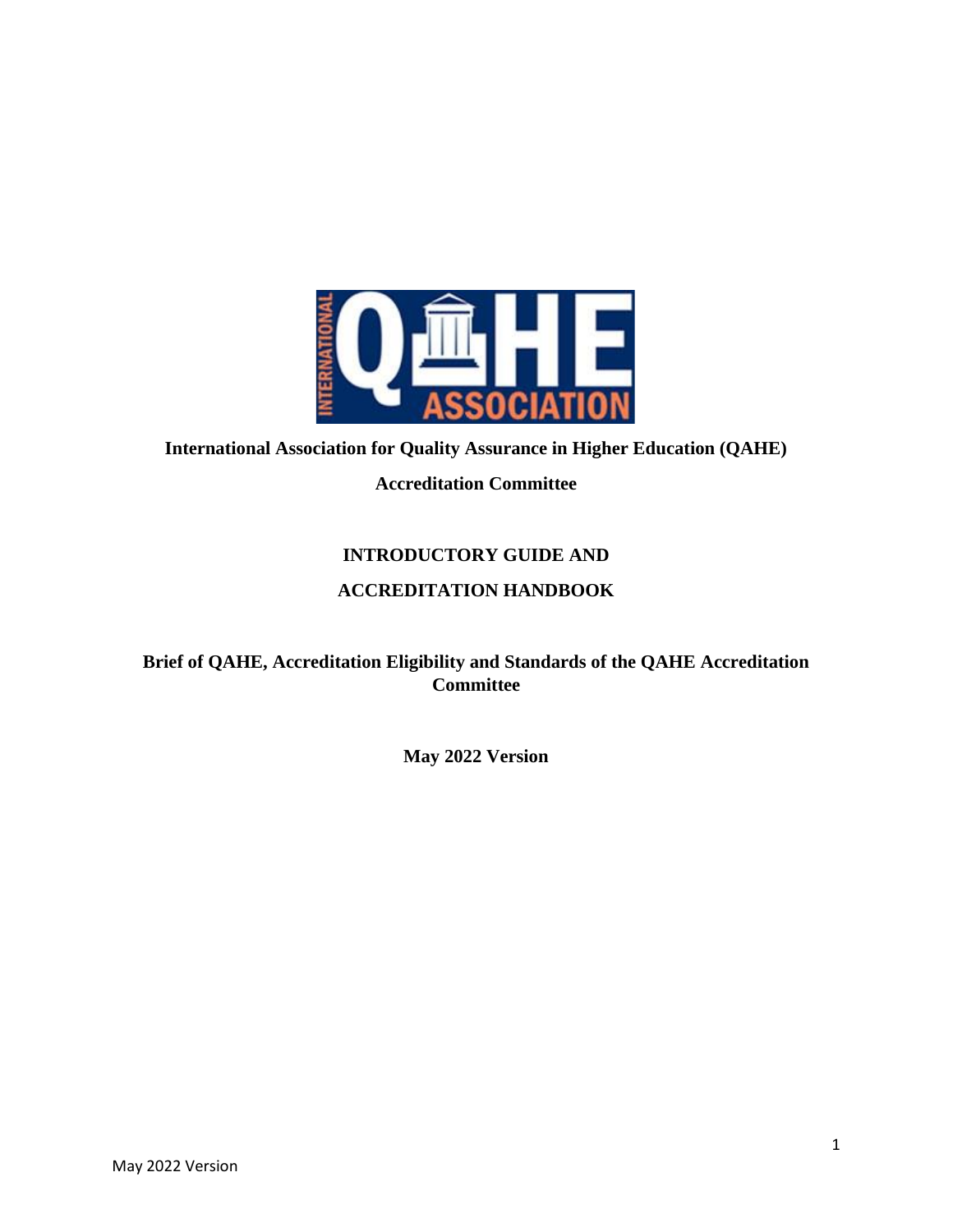## **Content**

| <b>About QAHE</b>                                                      | $\mathbf{3}$   |
|------------------------------------------------------------------------|----------------|
| <b>Accreditation</b>                                                   | $\overline{7}$ |
| <b>Benefit of getting QAHE Accreditation</b>                           | 8              |
| <b>Complaint Against Accredited Institutions</b>                       | 10             |
| <b>Accreditation Standards Approved by the Accreditation Committee</b> | 11             |
| <b>Course Accreditation/Validation</b>                                 | 13             |
| <b>Society for Higher Education Professionals</b>                      | 14             |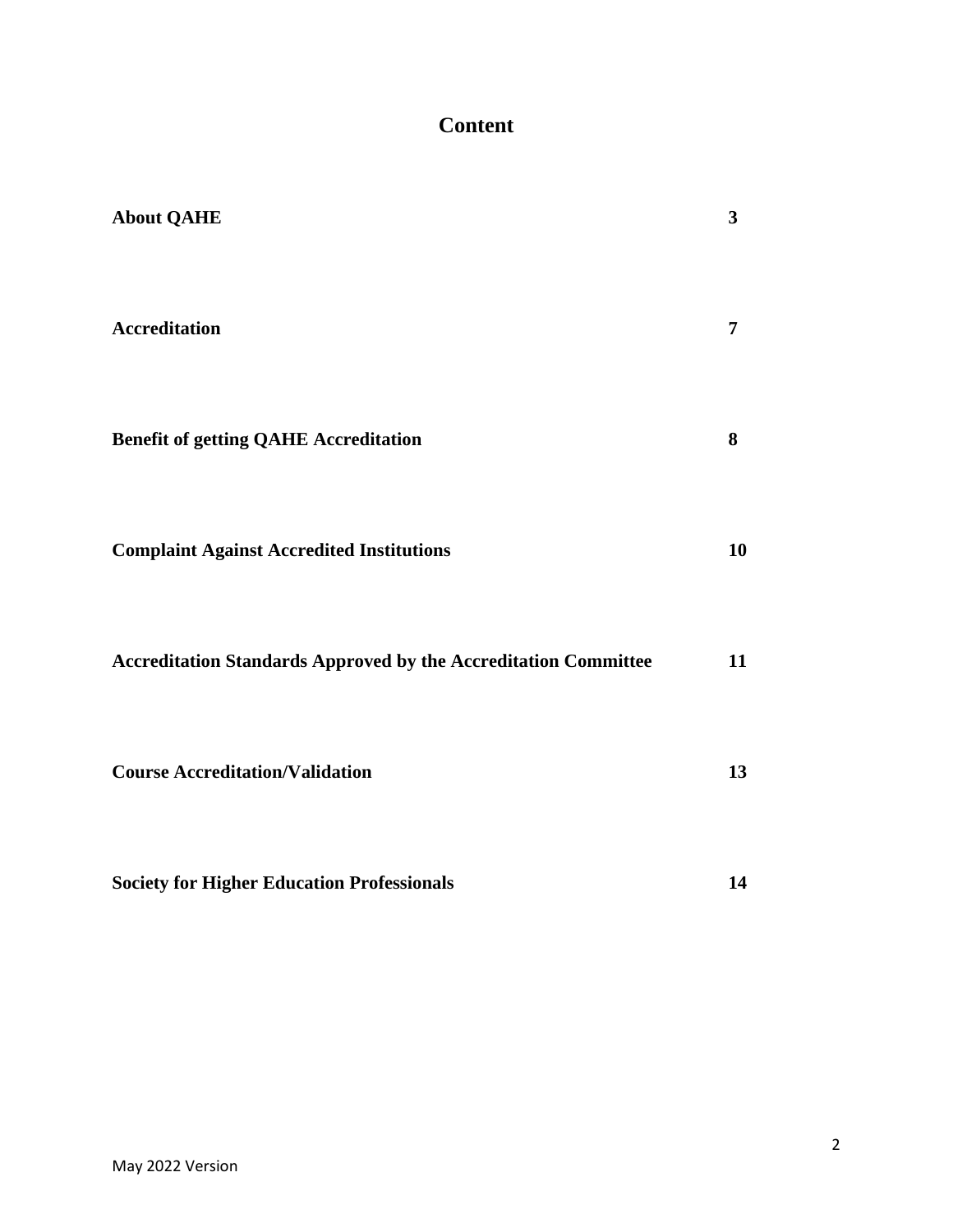#### **About International Association for Quality Assurance in Higher Education (QAHE)**

[Subject to update without prior notice – Please refer to the website constantly for the up-to-date information about QAHE]



International Association for Quality Assurance in Higher Education (QAHE), registered in Delaware USA, is an independent, private and international organization which is funded through fees charged for its accreditation services to Higher Education Institutions, Certification Bodies, E-Learning Management System Providers and Training Organizations. We use our expertise to support the development of quality assurance systems worldwide. As the accrediting agency has

grown in size and complexity, the quality assurance systems have evolved and, progressively, tasks are articulated and delegated, with official certifications.

Unlike conventional programs, many academic programs and professional training courses taught by electronic means can go beyond geographical borders and do not inevitably require a campus or classroom. QAHE understands the transformation in the higher education sector, therefore assuming the existence of a physical academic infrastructure while assessing institutions' academic and teaching quality may not be applicable.

QAHE accreditation status signifies your institution's commitment to quality education which is in compliance of international standards. Accreditation enriches the profile of your university on international level, resulting in high student's admissions and retention percentage. Through our accreditation, you may offer dual degree programs through our accredited institution, equivalency and legalization services to your students. Besides, QAHE accreditation will give you an opportunity to publicize your institution at our website.

The final award of QAHE accreditation shows that the school has achieved high standards of professional and academic performance in international higher education and has a dedication to continuous perfection. With our benchmark seal of accreditation, it would increase the credibility and trustworthiness of online education providers based on accurate and peer respected supervision and compliance. As a frontrunner in the field of school evaluation and accreditation worldwide, we provide an exceptional international accreditation with a focal point on the development of students as international citizens. Academic credential evaluation is getting more important due to globalization. QAHE is accredited by California University FCE for the purpose of granting the equivalent US degree for our accredited institutions. California University FCE which is organized under the California Non-Profit Public Benefit Corporation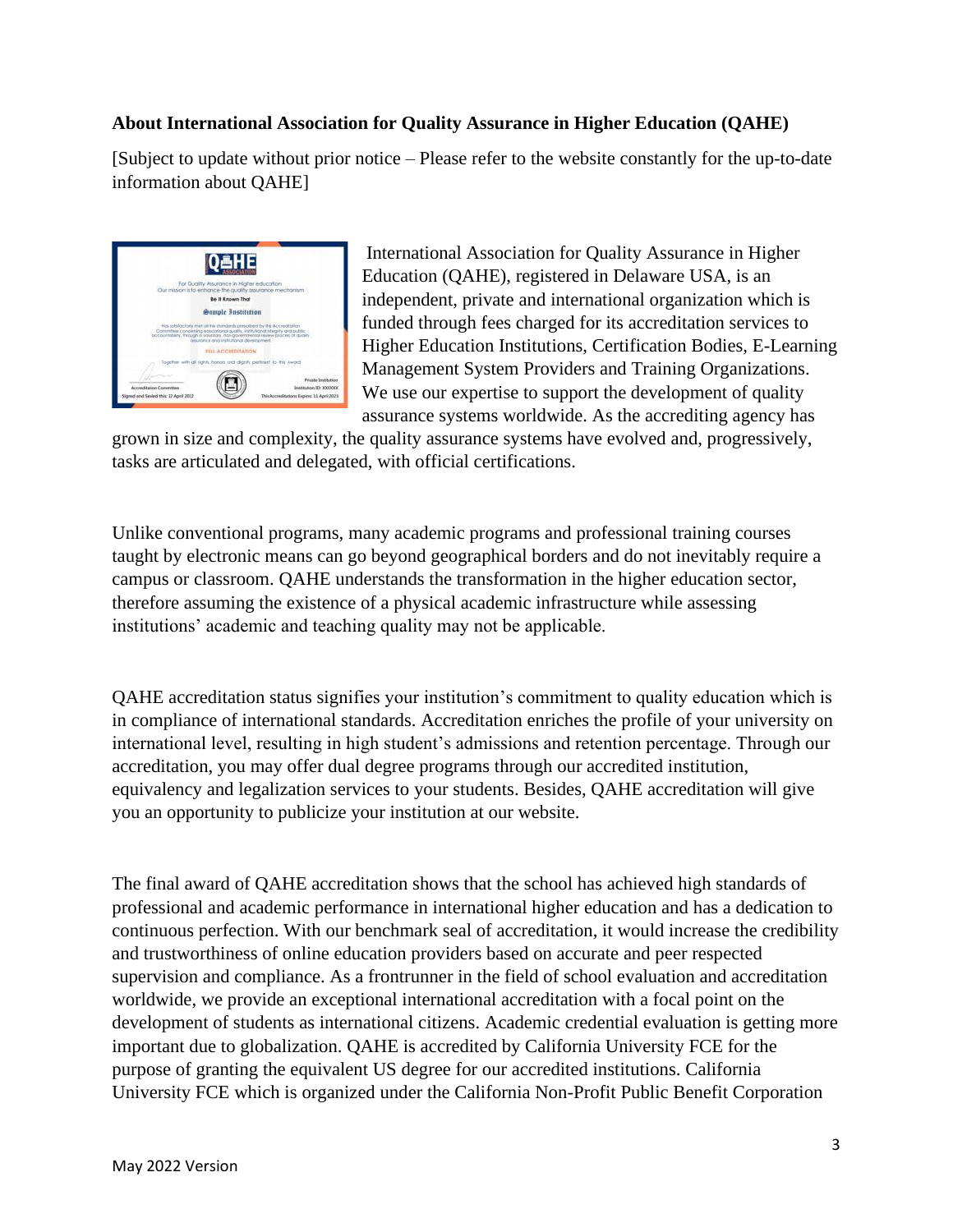Law for public and charitable purposes. California University FCE is a legitimate Elementary Education and Higher Education Assessment Institution within the State of California Educational System.



International Association for Quality Assurance in Higher Education (QAHE) has met the American Council of Training and Development's recognition requirements in accordance with international standards and general requirements for accreditation services to higher education institutions. Therefore, it has become a part of the ACTD network of globally recognized organizations. ACTD is an independent board established in the United States of America that issued a license certificate

from the Secretary of State of New Jersey. It provides training development, training programs, supervision of courses and professional programs, accreditation and evaluation service for training institutions and trainers worldwide, and we have an advanced global network with regional offices spread all over the world.



QAHE also has been admitted as an Accredited Member of the Board of Quality Standards (BQS). QAHE has fulfilled the Validation criteria of BQS and is fully approved by the chairman of IAC and can participate at INQAAHE

Worldwide conference as BQS member. The Board of Quality Standards is an independent international quality assurance regulator and a member of the International Quality Assurance Agencies for Higher Education (INQAAHE).

QAHE also has been recognized as one of the outstanding international accrediting bodies by Christian Leaders Connection in cooperation with the Church of Grace International Ministries Inc. for having proven quality services and conducting excellence in monitoring activities related to educational institutions globally.



In addition, International Accreditation Commission for Education (I.A.C.E). The I.A.C.E. is a nonprofit, tax-exempt Christian organization dedicated to making a significant contribution to the promotion of Christian education everywhere. They are governed by a Board of Directors, and Board of Advisory Board all of whom are reputable born-again Christians. The I.A.C.E is part of

the Christian Leaders Connection the Board of Directors of the C.L.C. has formally announced its full recognition, endorsement, and approval of the I.A.C.E Unlike regional accrediting associations which are limited to one area, they were established as a multi-national association of Christian Educational Institutions.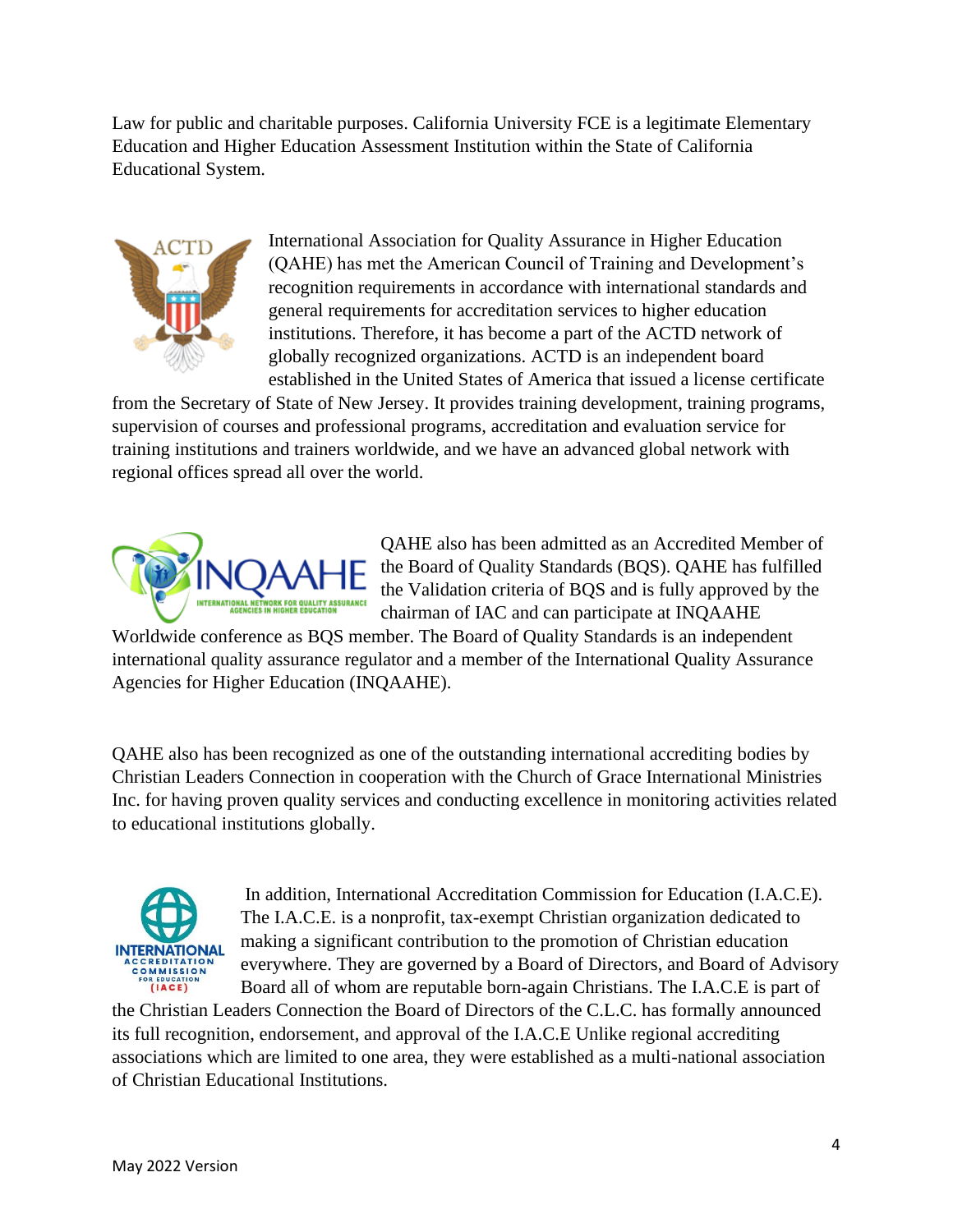

In 2022, International Association for Quality Assurance in Higher Education (QAHE) have started our collaboration with International Academic and Management Association. Our accredited institutions will be eligible for IAMA's membership, and their institutional members will be eligible for our accreditation

without further review and inspection.



In addition, International Association for Quality Assurance in Higher Education (QAHE) has signed partnership agreement with World Accreditation Commission (WAC). As part of efforts to promote strategic priorities with a view of enhancing quality

provision of higher Education systems Worldwide, World Accreditation Commission (WAC) has partnered United Nations Educational, Scientific and Cultural Organization (UNESCO) Centre, Central and South America as Panacea to the global higher Education systems Challenges on international trends on Education Quality Assurance (ITEQA) And International Quality Assurance (IQA).

For the promotion of international accreditation services, QAHE has reached agreements with various organizations such as International Education Board and World Institutions of Theological and Secular Education Accreditation for reciprocal recognition. WITSEA is a member of International Association of Bible Colleges and Seminaries and International Association of Bible Institutes USA.



QAHE is further recognized by International Education Board. International Education Board as a Global Certification Authority uses their expertise in universities network management to support the implementation of quality assurance standard systems around the world. As accreditation systems have grown in size and global complexity, quality assurance systems have progressively evolved

to a level where official certifications are required for operational standards recognition.

We have also signed an MOU with Chartered Institute of **CHARTERED INSTITUTE OF ARTS MANAGEMENT & PROFESSIONALS** Arts Management & Professionals (CIAP) for reciprocal recognition. CIAP is an independent professional body for Chartered Arts Management and Professionals, USA. Working in partnership with World Associations of Arts Management; to provide Administrators, Students, Researchers, Governments, Entertainers, Policy Decision Makers, Professionals & other Stakeholders the springboard for Leadership, Management &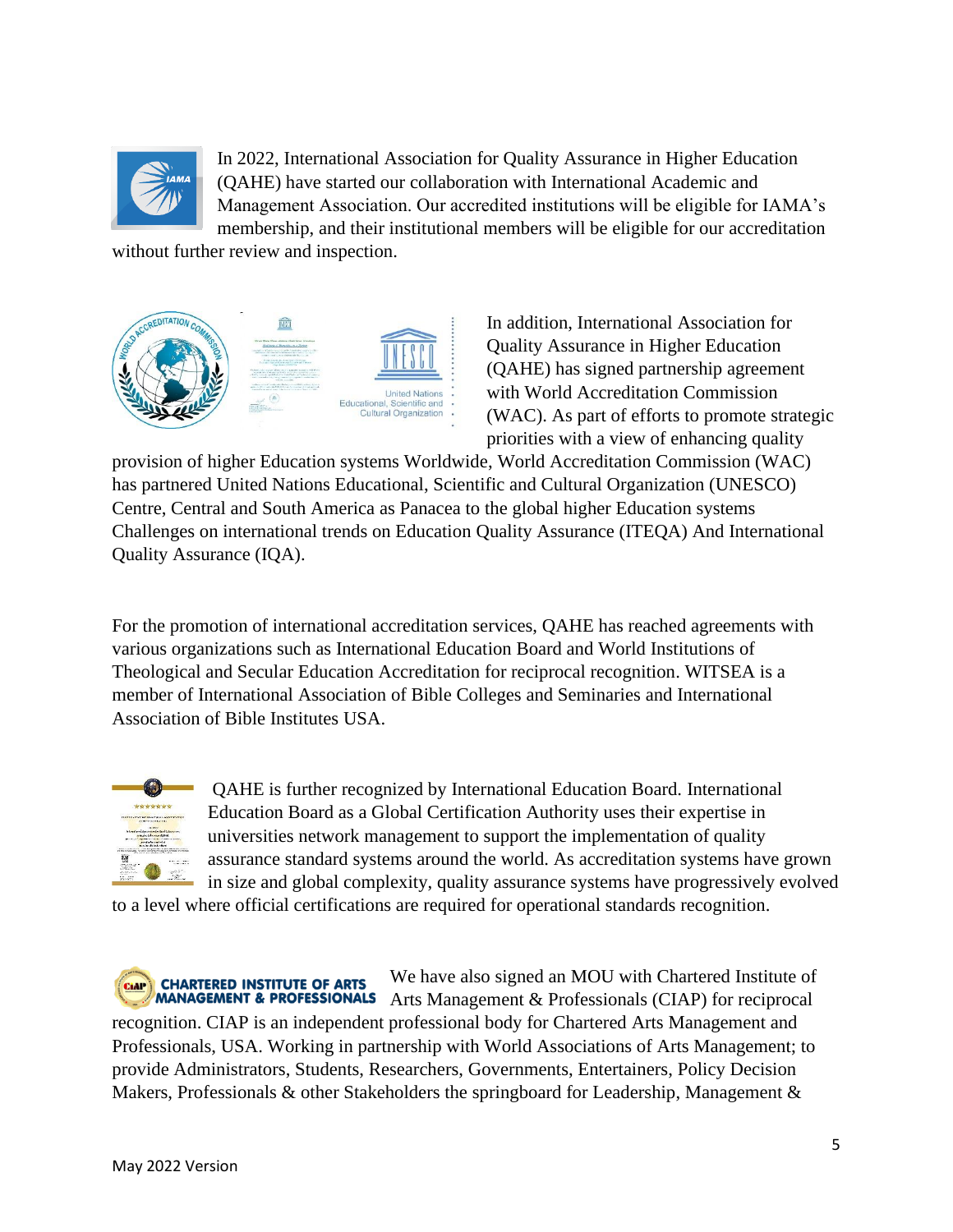Entrepreneurship in the arts for constructive, regulatory & beneficial engagements of Arts Management globally.

# World Storage Education

By signing an MOU with World Storage Education, Canada (WSE), QAHE further expands its horizon to Blockchain storage and different world standard guides. WSE is the world's leading 'Degree Assessed' and 'Blockchain Storage' institution. They are

committed to helping people around the world solve education evaluation and data storage problems. One of WSE's goals is to "Develop and Promote Common Standards." The Professional Competency Profile for Credential Evaluators (PCP) and the Guide to Credential Evaluation ('Guide') represent important statements regarding our profession and are the result of two years of dedicated work by the WSE Committee for Standards. The PCP is intended to be a defining document for our profession – it outlines what we believe to be the key characteristics, qualifications, and role of Evaluators and Senior Evaluators. The 'Guide' represents a common framework for evaluating credentials that should be a standard for evaluators whether they work in an agency or institutional setting. Both the PCP and Guide are 'living' documents' that will be refined and updated over time as the nature of our work as international credential evaluators evolves.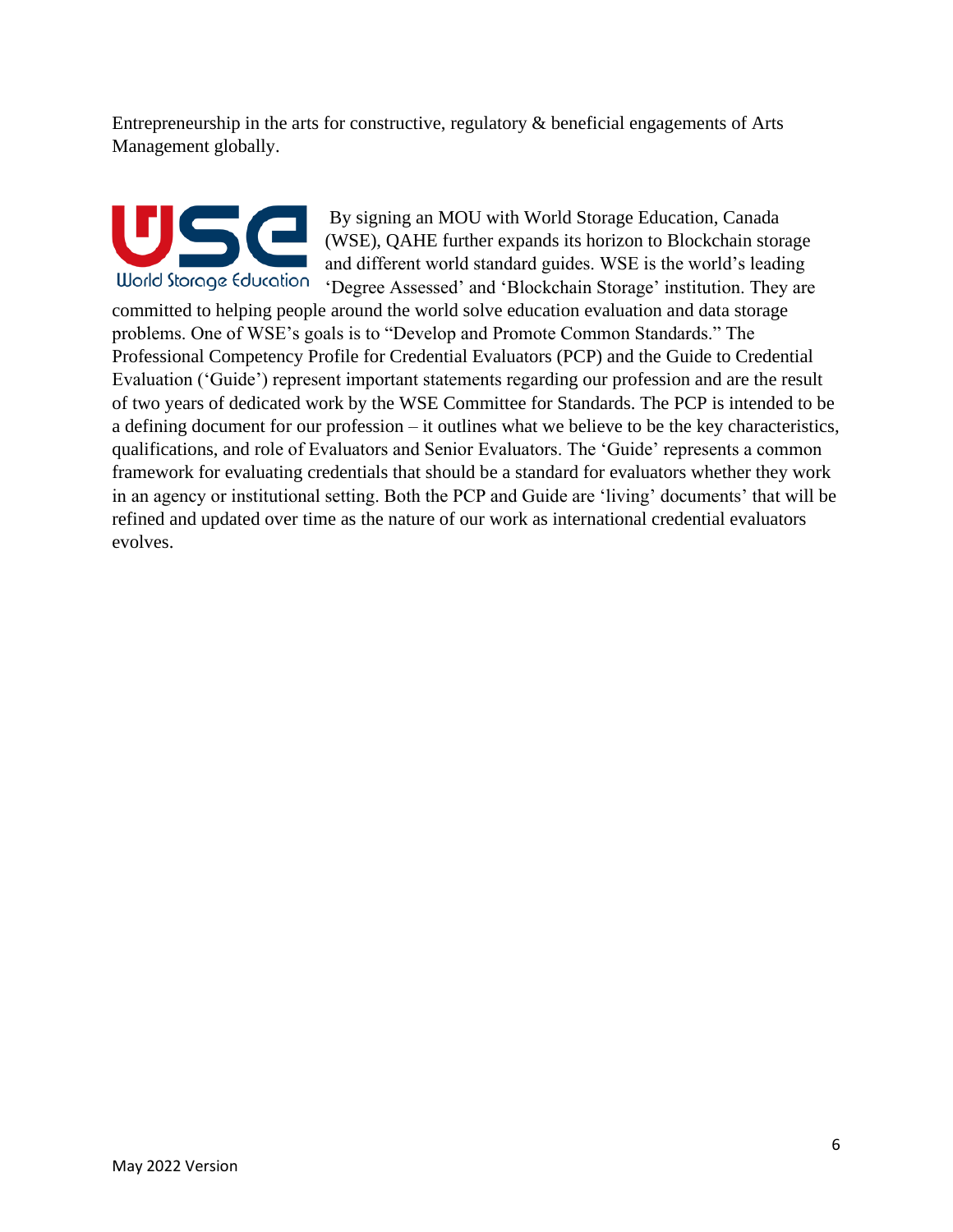#### **Accreditation**

QAHE offers international accreditation to universities, colleges, other higher education institutions and a wide range of other tertiary institutions, including providers of technical and vocational education. QAHE also offers accreditation of individual academic programs and other qualifications.



**Institutional Accreditation** inspects the internal quality assurance system and reviews study programs of a university. Each Higher Education Institution is responsible for ensuring continuous enhancement of the quality of teaching and research tasks. Our Accreditation scheme assists institutions to achieve and maintain international standard. All accredited institutions must enter the Continuous Perfection Evaluation process every year.

**Quality Assured Program Accreditation (QAPA)** assesses Certificate, Diploma, Bachelor and master's degree courses and continuing education programs. QAPA provides recognition that the content and quality of the program has been evaluated and meets standards set by QAHE. We provide specialized accreditation for post-secondary programs. Graduates from an QAHEaccredited program have a solid educational foundation and are capable of working in the relevant industry.

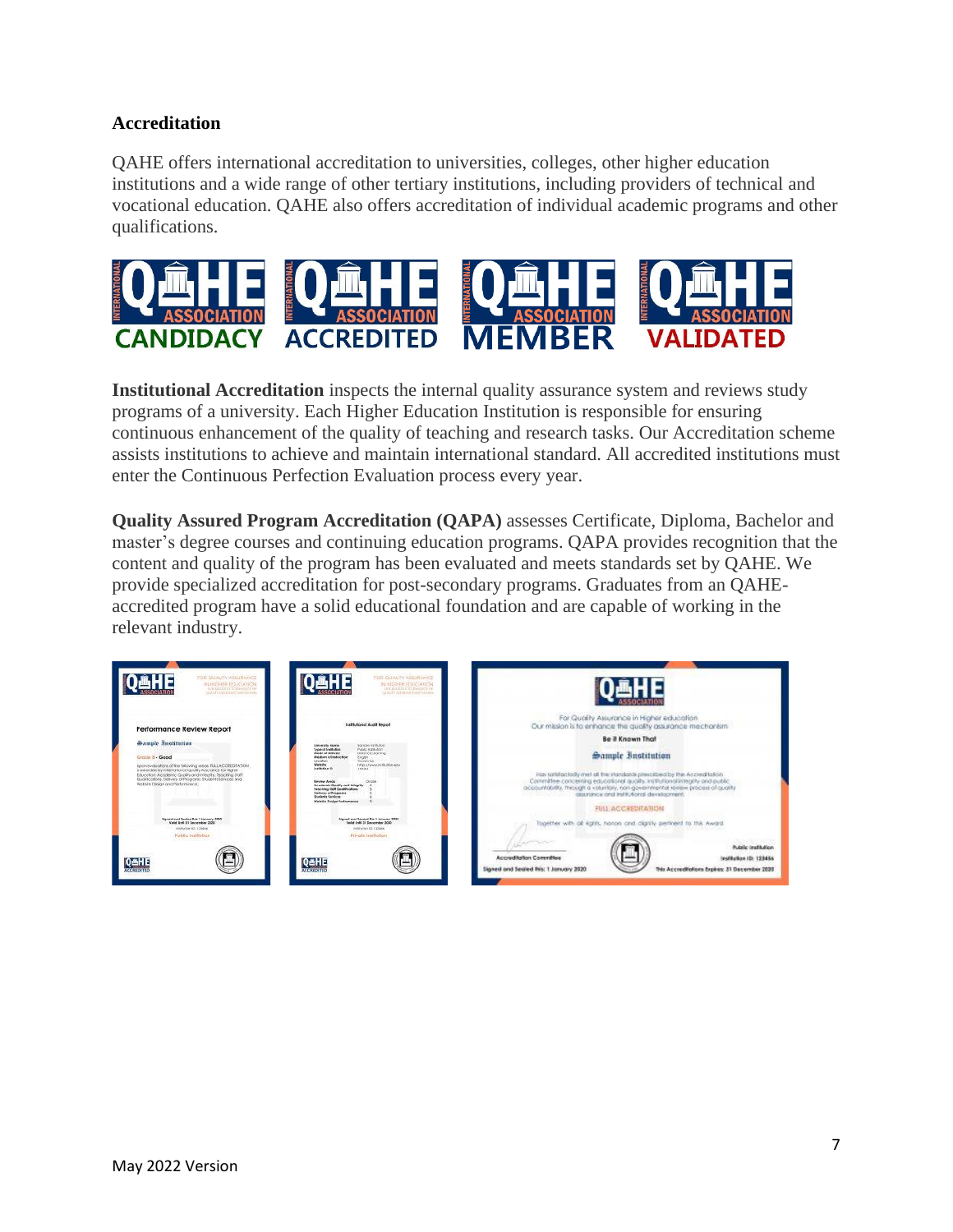#### **Benefit of getting QAHE Accreditation**

- 1. Once you are accredited with QAHE, you will receive a QAHE *Accredited Logo* (JPG/PNG) which can be used on your website, official documents and other various marketing collaterals.
- 2. The accreditation *certificate and report* in digital format (PDF) will be a proof of achieving QAHE accreditation. You can promote QAHE Accreditation using this certificate on different promotional platforms.
- 3. *Promotion opportunity* at our website. The promotion of your institutions will be based on availability and needs of QAHE to enhance the global recognition of your institute.
- 4. *Online Listing and Verification* is available at QAHE Website for all the accredited institutions.

#### **Accreditation Application Process**

Once you have completed and submitted the [application form,](https://www.qahe.org/wp-admin/accreditation-membership-form/) we will then:

- 1. Send you an invoice for Inspection Fee.
- 2. Upon the payment of the Inspection Fee, you will be our Accreditation Candidate, a **Candidacy Accredited Logo** (JPG/PNG) will be sent to you (The Candidacy Status shall be expired in 3 months if full accreditation has not been achieved).
- 3. Start the website and documentary inspection such as Certificate of Incorporation, License, other accreditation certificates (if available), faculty's CV and sample course materials.
- 4. Our Accreditation Committee will contact you for further review and inspection (Feedback concerning your website details, curriculum design and course materials);
- 5. After the detailed assessment and evaluation, we will inform you whether your application is successful or not.
- 6. After the final inspection of the LMS, curriculum and teaching quality, if you are eligible to our full accreditation, we will send you an invoice for the final fee.
- 7. **Accredited Logo** and **Accreditation Certificate** and **Report** in digital format will be sent via email.

\*\* The final grades of the accreditation report are endorsed by the Accreditation Committee of the International Association for Quality Assurance in Higher Education (QAHE). We will inform the new applicant educational institution of the conclusions of the accreditation report and will provide suggestions, if applicable. In the case that full accreditation is gained, the Accreditation Committee will send the corresponding accreditation certificate (PDF).

It takes around 7 days to process if no delay for the payment. For more information, please feel free to contact us at [accreditation@qahe.org](mailto:accreditation@qahe.org) for guidance. We keep our accreditation fee low in order to serve the sector of higher education the best, but please bear in mind that each accreditation certificate is only for one institution in a **single location**, therefore, extra nominal fee will be charged for each branch accreditation.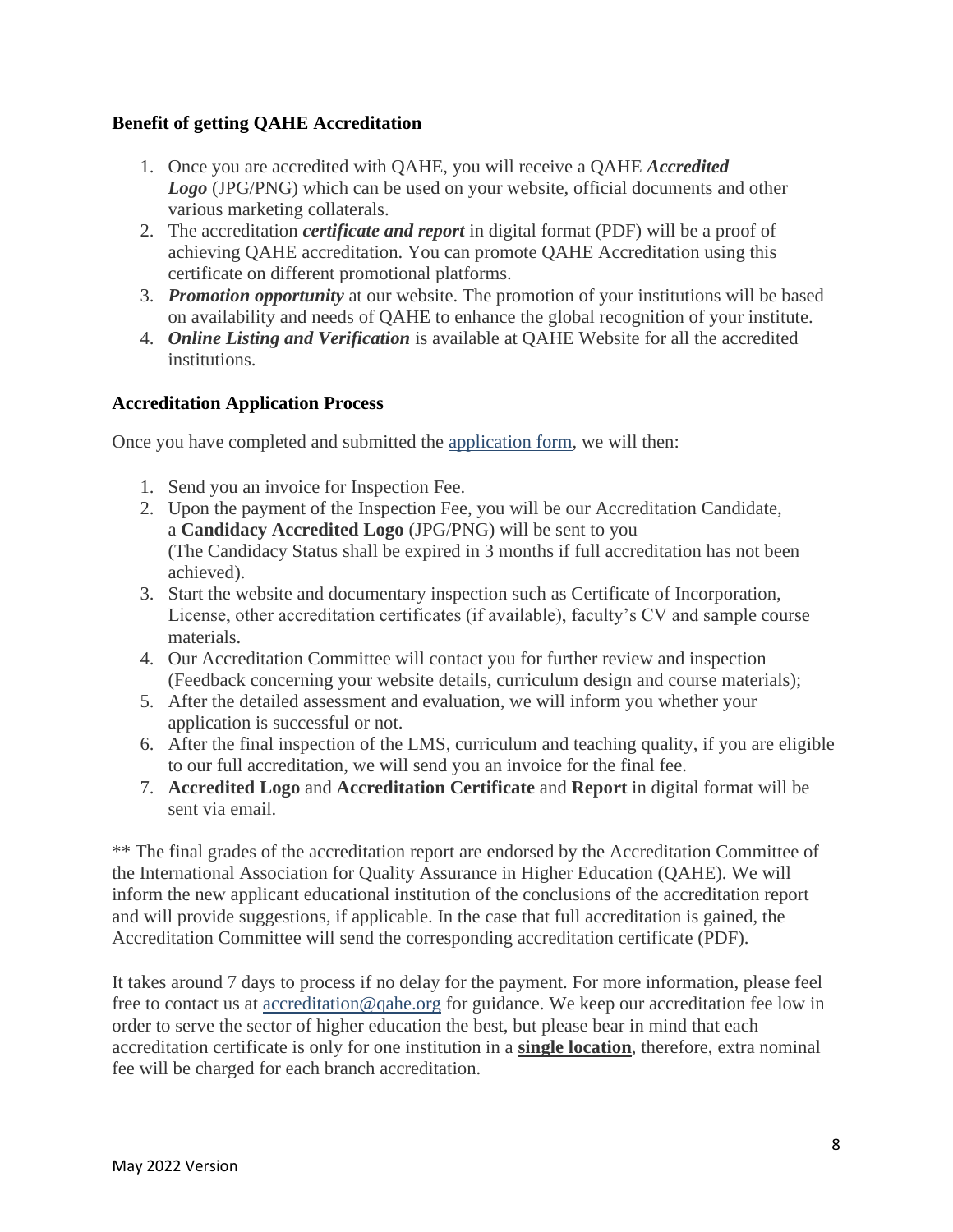\*Non-Profit Organization will be given 10% off.

\*\* We only accept payment via PayPal, therefore 5% PayPal charges shall be responsible by the payer.

The following five Areas of Inspection will be reviewed by our Committee:

- 1. *Academic Quality and Integrity*
- 2. *Teaching Staff Qualifications*
- 3. *Delivery of Programs*
- 4. *Students Services*
- 5. *Website Design and Performance*

On-going compliance of accreditation requirement is essential, otherwise the accreditation status will be disqualified. Accredited institutions can use the QAHE logo and QAHE promotional materials for the duration of their accreditation.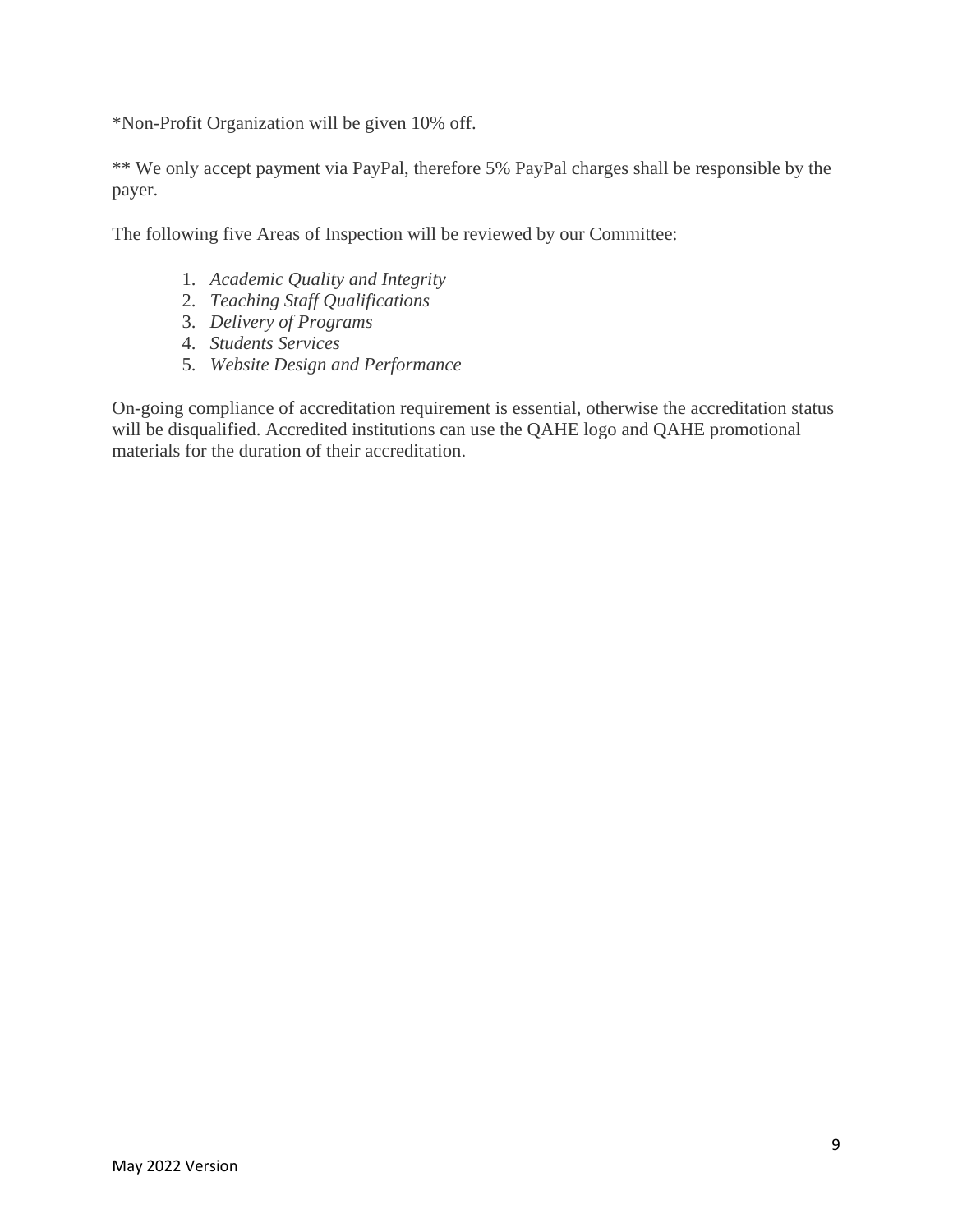#### **Complaint Against Accredited Institutions**

While the International Association for Quality Assurance in Higher Education, like other accrediting agencies worldwide, is interested in assuring that accredited programs maintain their quality and continue to meet QAHE standards, neither QAHE nor its Accreditation Committee is a mediator for consumer complaints against institutions or programs of study. QAHE is an accrediting body, not a regulator or an appellate panel for student or faculty grievances. Our Accreditation Committee will accept and evaluate complaints against accredited programs in connection with annual review of program conformity or reaccreditation processes where there are serious allegations that a program may not be in conformity with QAHE standards.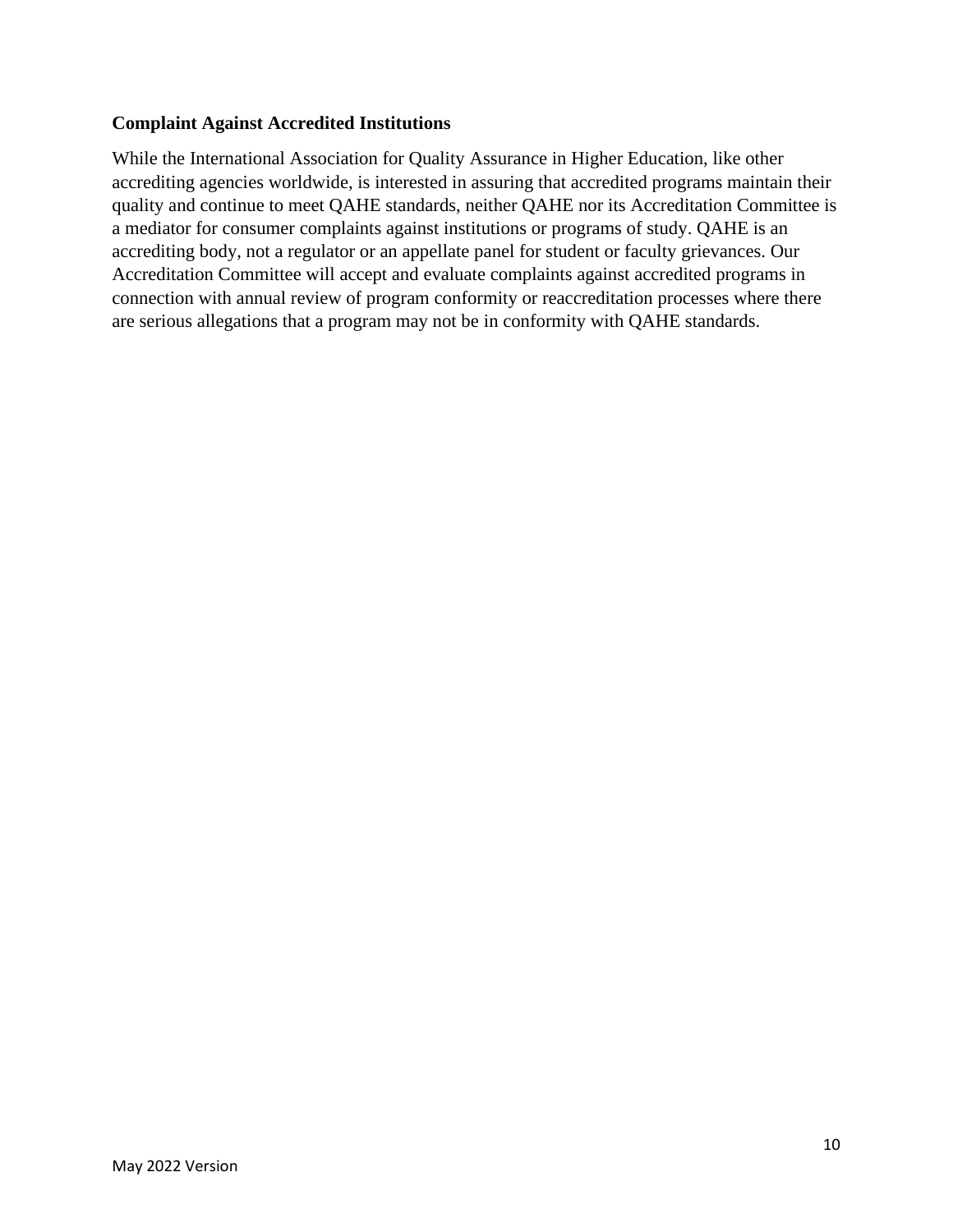#### **Accreditation Standards Approved by the Accreditation Committee**

International Association for Quality Assurance in Higher Education (QAHE) is a nongovernmental, private and independent organization as an international accrediting agency for postsecondary institutions that offer certificates, diplomas, associate, baccalaureate, and graduate degrees, including distance learning.

- All member universities must provide students with books lists, library services, computer services and/or access to instructional materials required for the completion of the degree program.
- A member institution must have a proper and adequate system of student performance assessment.
- A member institution must develop acceptable course content for each and every course offered and for each and every degree program. This
- content must reflect the goals and objectives of the course or the degree program, how evaluation is to be carried out and expectations for
- anticipated student performance.
- All members of the QAHE must engage in the self-evaluation of programs, the assessment of the faculty and administrative staff and the reviewing of
- the relationship between the curriculum and the goals of instruction.
- A member institution should provide assistance, support, counseling, supervision of instruction, and other services appropriate to the student's educational goals.
- A member university must make its financial resources of public record and must maintain sufficient capital income to sustain student enrollments and degree programs.
- The institution must include a written statement of its policy on nondiscrimination including (but not necessarily limited to) race, sex, and national origin.
- Appropriate materials such as catalogues, curriculum guides and other official documents must be submitted by the new member school for evaluation.
- Accreditation is offered for a one-year period and is renewable upon further evaluation at the end of the accreditation period. In addition, member universities are monitored during the period they are accredited and QAHE may forfeit their accreditation if they do not consistently adhere to the guidelines, rules and regulations of the organization.
- The faculty of the member universities must hold diplomas in the appropriate subject area for which they have been employed to teach or counsel students.
- Life-work experience credit may be accepted by the member universities based on accurate and verifiable information submitted by the student.
- Students must be given curriculum, courses of study and other materials appropriate to the plan of their degree program.
- The faculty of the member universities must hold diplomas in the appropriate subject area for which they have been employed to teach or counsel students.
- A clearly defined and published statement of mission, formally adopted by the governing board, which demonstrates that the fundamental purposes of the institution are educational, appropriate to a degree-granting institution, and appropriate to the needs of the constituencies it seeks to serve.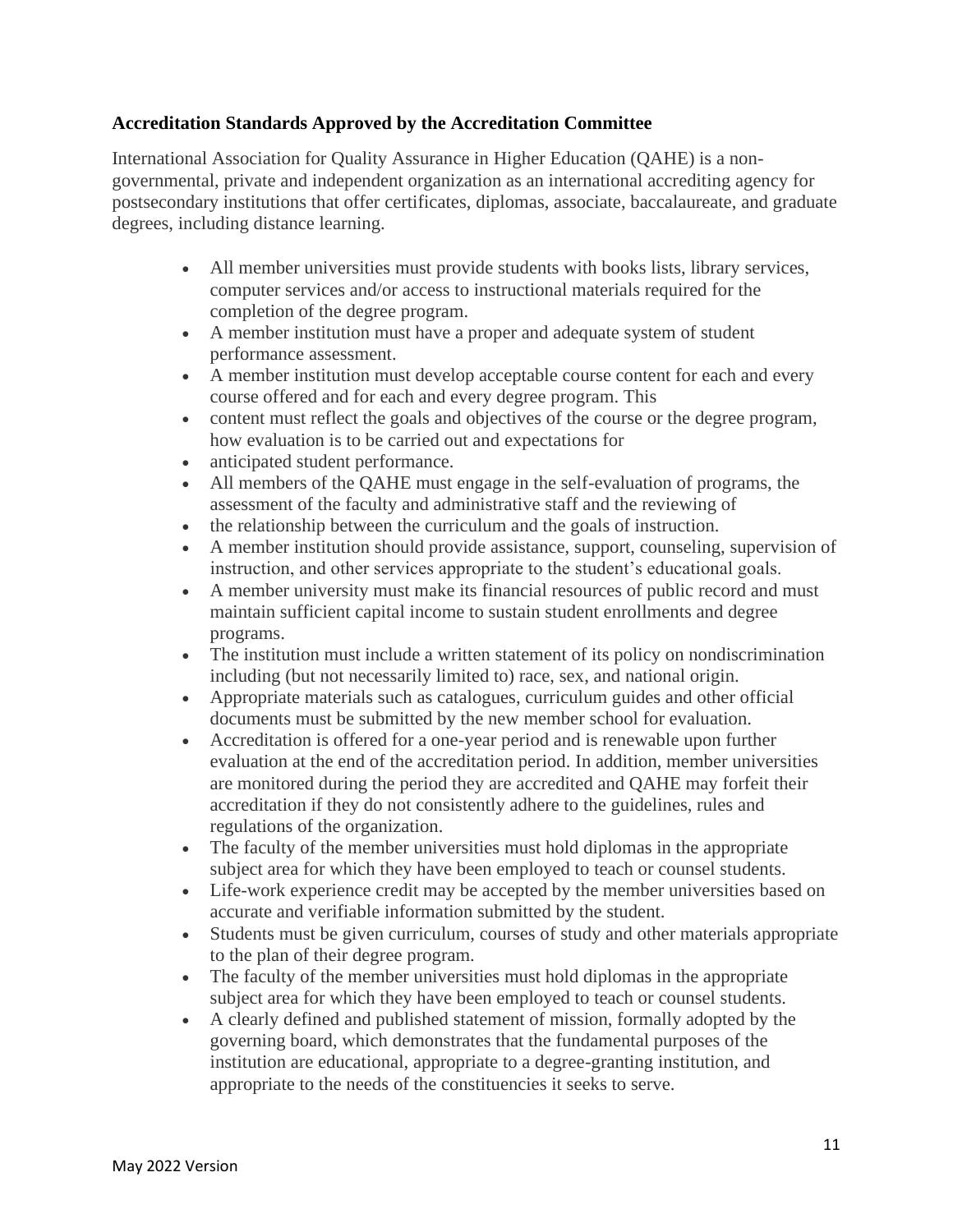- The institution must include in its published catalogue/webpage a set of admission policies that guide the admission department in admitting students.
- A catalogue and/or other comparable official webpages available to students and the public that honestly and accurately sets forth pertinent information.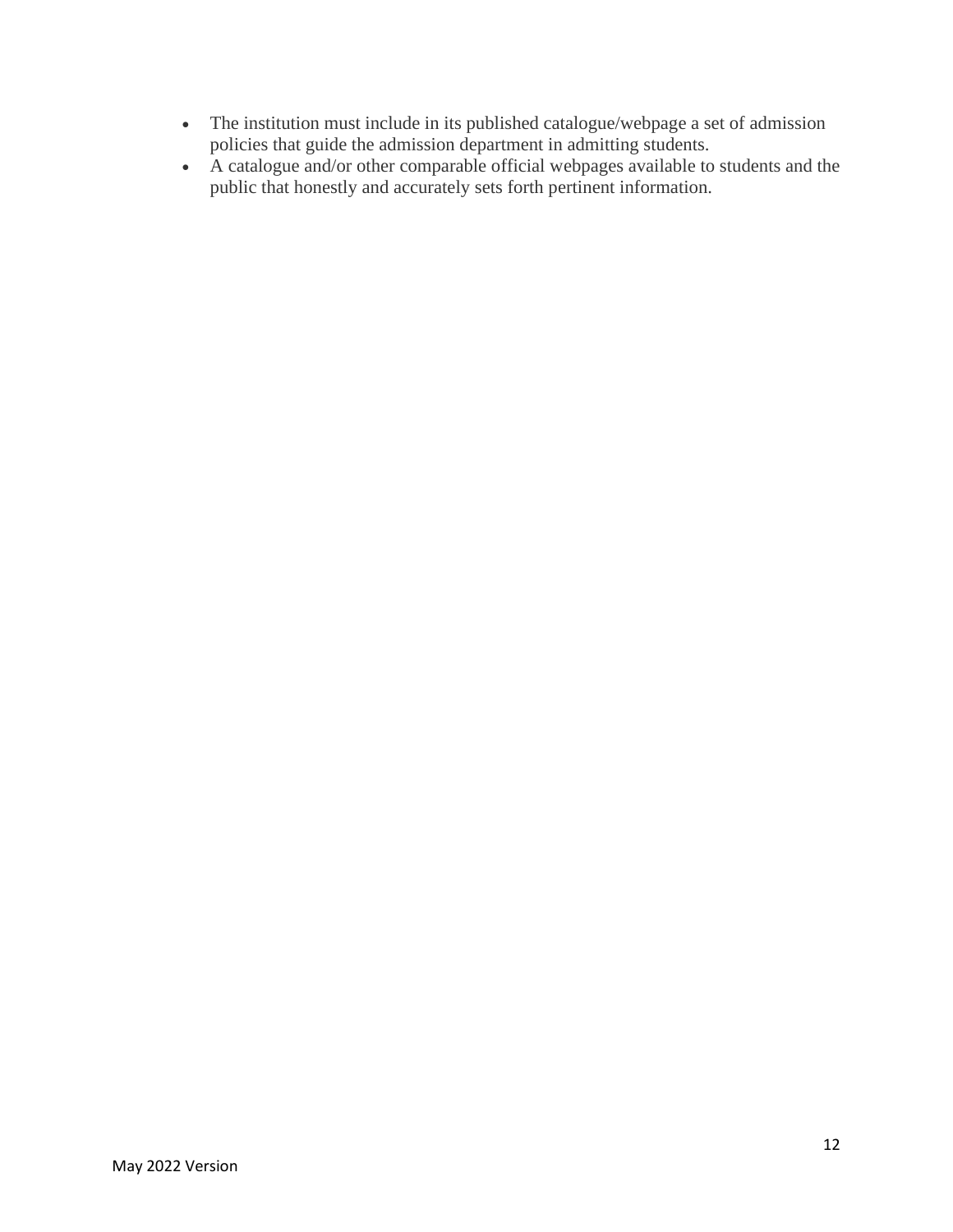#### **Course Accreditation/Validation**



The course accreditation system gives accreditation to courses offered by training institutes, universities, colleges and other vocational or educational institutions, which meet the requirements of International Association for Quality Assurance in Higher Education (QAHE) for Continuing Professional Development points (QAHE CPD). This course accreditation service is only available for

our accredited institutions. Once your course is accredited by QAHE, we will dedicate a **branded webpage at our website** to display QAHE Certificate ID, students' name, course completed and result for their verification purposes. Your certificate can also display **QAHE Validated Logo** and a unique QAHE Certificate ID. We understand that Accredited institutions may display our logo of accreditation on their certificates/diplomas, however, it does not signify that the respective course is officially validated by QAHE. Only Courses which are accredited by QAHE can display QAHE Validated Logo and their students' information could be verified at our website. We will announce the list of accredited courses at our website after gathering the sufficient information from the relevant accredited institutions' applications.

Only accredited higher education providers can apply for accreditation of higher education courses. QAHE accreditation focuses on course content; course duration; teaching staff and student resources. Once accreditation is granted, the course will be added to the QAHE website and providers may use the QAHE Validated logo in their marketing material and certificates/diplomas. Once accredited, providers are monitored to ensure that students continue to receive good service and are re-assessed at least once every annually. Formal accreditation of courses by the QAHE will not only recognize the quality and good standing of courses, but it will also provide automatic membership/certified award eligibility for graduates who had completed QAHE accredited courses.

We encourage educational providers to submit their course for accreditation. QAHE considers that accreditation will raise the professional standards of the industry and will be a positive marketing opportunity for education and training providers. We intend to advertise all accredited courses on the QAHE web and in our newsletters to our members and supporters.